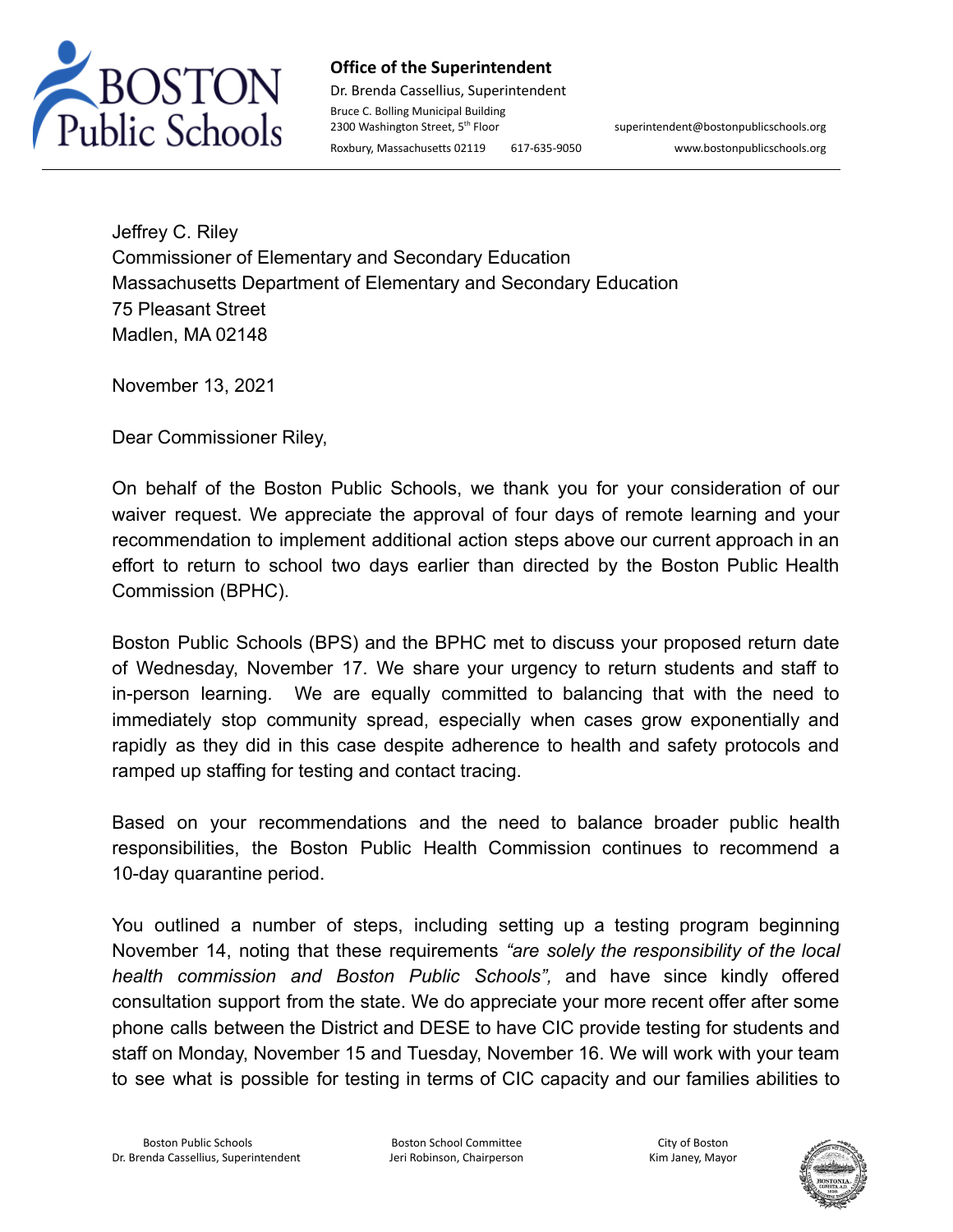travel to the school. We know that not all families will be able to get to the school for testing, but we also know that they will appreciate this extra tool to help stop the spread.

As a result of your recommendation for us to provide testing, BPHC made phone calls to multiple vendors to identify a partner who could begin testing as soon as Sunday, Monday and Tuesday. Only one of these vendors reported that they would be available to support our efforts. However, that partner only has the capacity to administer tests for 100 individuals. As you know, the Curley School has nearly 1,000 students and over 100 staff. This one available vendor would not nearly meet the testing needs of our school community to return to in-person learning sooner.

Even with the offer of testing on Monday and Tuesday, we are concerned that the proposal outlined in your letter does not take into account the size and complexity of this school. The Curley school has a varied and diverse student body from nearly every neighborhood in Boston. The Curley K8 serves many students with disabilities, some who may likely have difficulty getting to a testing site. And even if we could get our students to a testing site, CIC's turn-around time for PCR testing results has typically been 36 to 48 hours. This would potentially not be enough time for the students and staff to safely return Wednesday.

Lastly, even if we were able to provide rapid antigen tests to accelerate a return to school on Wednesday, we will not be able to control for a student who has not tested and unknowingly is positive for COVID who gets on a school or MBTA bus and possibly exposes other members of the community which could begin another cycle of community spread. We do not want to put potential COVID positive students on a bus, and endanger our students, bus drivers and monitors.

After careful consideration of your response, we still believe that remaining closed for the full 10 days is in the best interest of our students, staff and their families.

We have full confidence in the incredible teachers and staff at the Curley school. We know they are providing high quality remote instruction and connecting with their students in multiple ways during this short but necessary closure. If you still feel strongly that you will not count the additional 3 days in the 180 days required, we have no doubt the school community and our union partners will rally for our students and we will figure out how best to make up the time.

BPS and BPHC will continue to work together for a safe return to school for our students and staff on Monday, November 22. A deep cleaning of the school is happening this week and we are planning a vaccine clinic for students and staff. We will also remind families and staff to look at our home health checklist before coming to Page 2